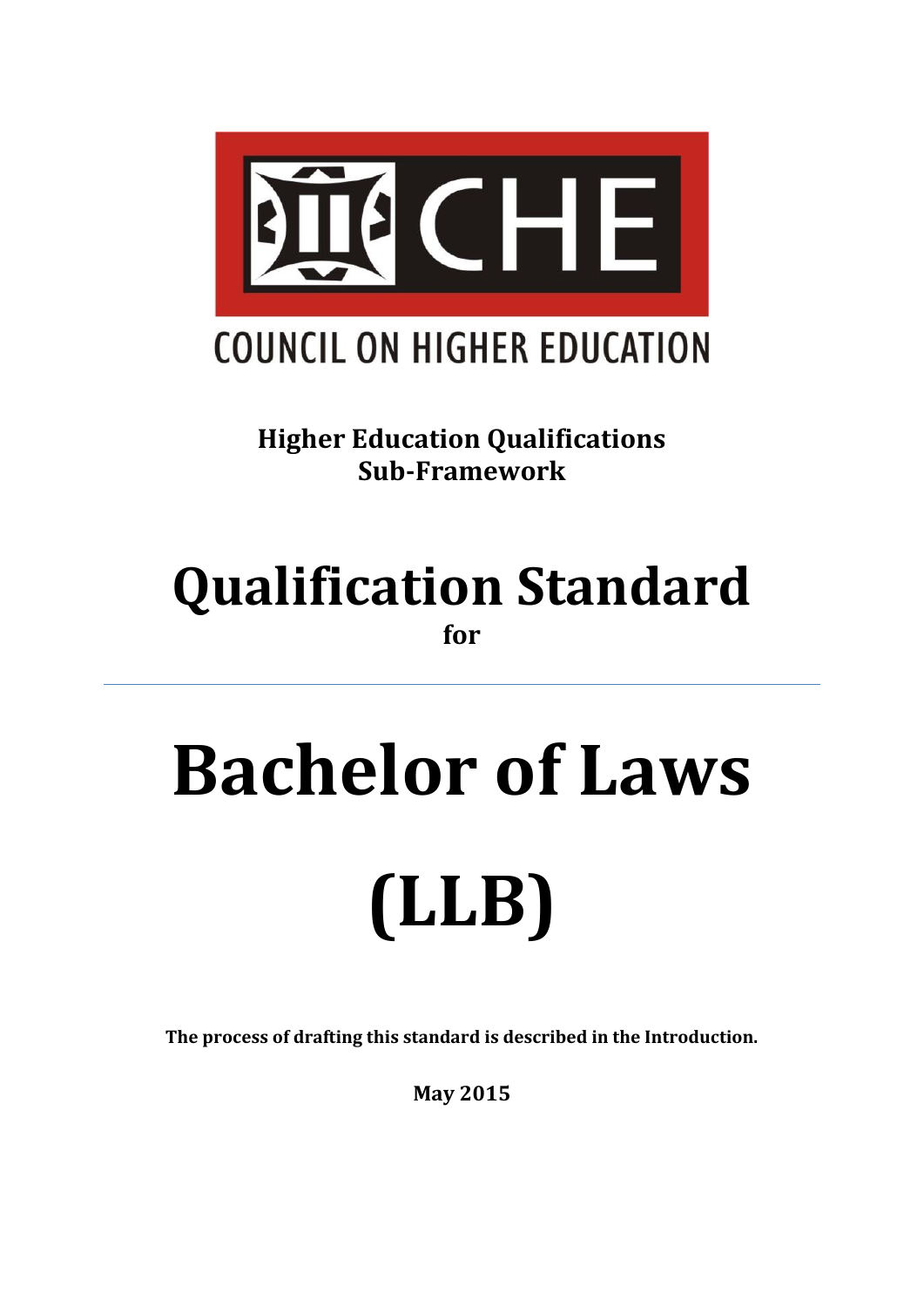**Material from this standard document may not be reproduced without the CHE's permission**

 **© Council on Higher Education, South Africa**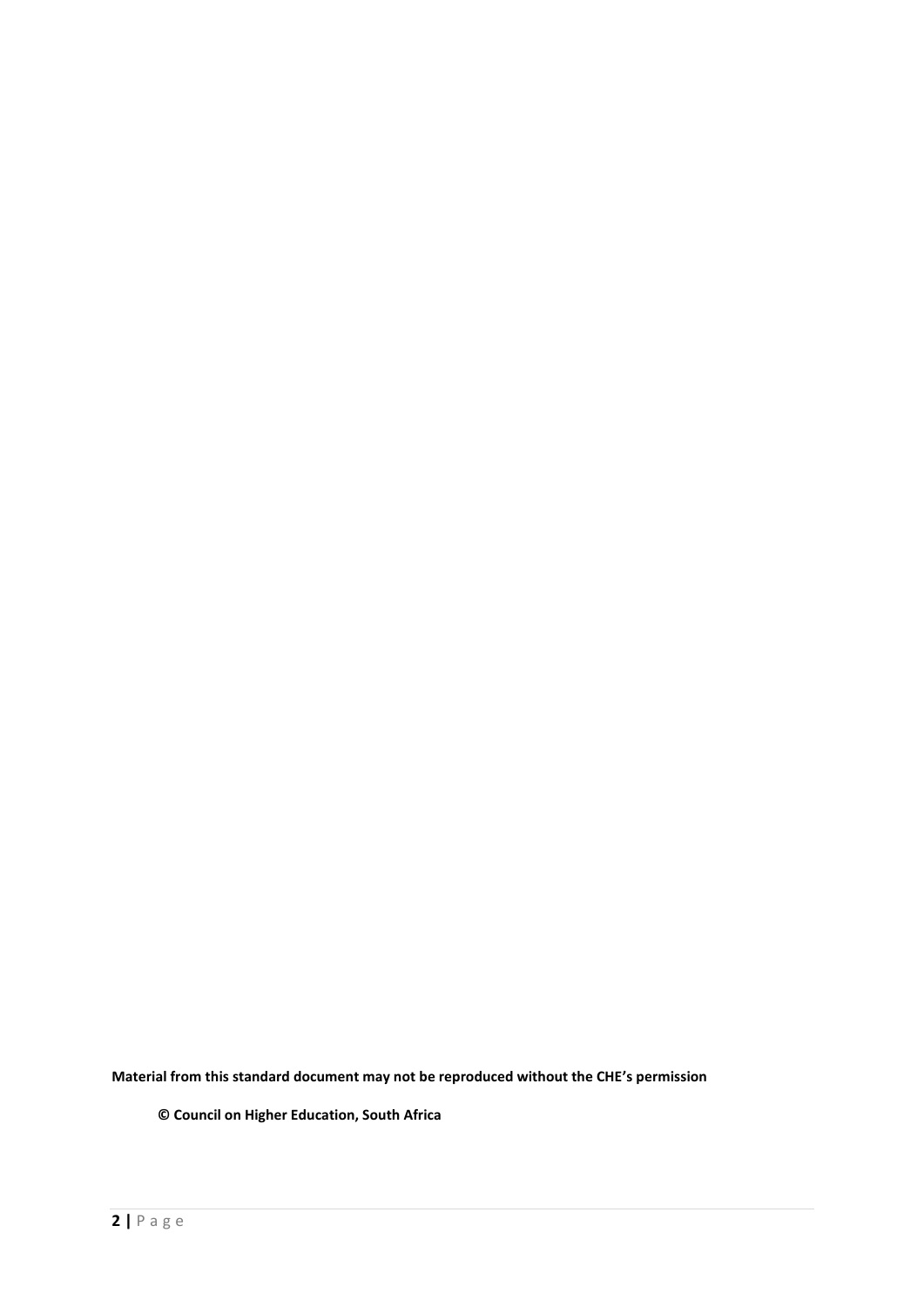#### **HIGHER EDUCATION QUALIFICATIONS SUB-FRAMEWORK**

#### **STANDARDS DEVELOPMENT: POLICY AND PROCESS**

#### **Introduction**

#### National policy and legislative context

In terms of the National Qualifications Framework (NQF) Act, 67 of 2008, the Council on Higher Education (CHE) is the Quality Council (QC) for Higher Education. The CHE is responsible for quality assurance of higher education qualifications.

Part of the implementation of the Higher Education Qualifications Sub-Framework (HEQSF) is the development of qualification standards. Standards development is aligned with the *nested approach* incorporated in the HEQSF. In this approach, the outer layer providing the context for qualification standards are the NQF level descriptors developed by the South African Qualifications Authority (SAQA) in agreement with the relevant QC. One of the functions of the QC (in the case of higher education, the CHE) is to ensure that the NQF level descriptors 'remain current and appropriate'. The development of qualification standards for higher education therefore needs to take the NQF level descriptors, as the outer layer in the *nested approach*, into account. An ancillary function is to ensure that they 'remain current and appropriate' in respect of qualifications awarded by higher education institutions. This means that they need to be responsive to the distinctive features of each field of study.

A secondary layer for the context in which qualification standards are developed is the HEQSF. This framework specifies the types of qualification that may be awarded and, in some cases, the allowable variants of the qualification type. An example of variants is the provision for two variants of the Master's degree (including the 'professional' variant). Another example is the distinction, in the Bachelor's degree type, between the 'general' and 'professionally-oriented' variants. The HEQSF also specifies the purpose and characteristics of each qualification type. However, as indicated in the *Framework for Qualification Standards in Higher Education* (CHE, 2013), neither NQF level descriptors nor the HEQSF is intended fully to address, or indeed capable of addressing, the relationship between generic qualification-type purpose and the specific characteristics of that qualification type in a particular field of study. One of the tasks of standards development is to reconcile the broad, generic description of a qualification type according to the HEQSF and the particular characteristics of qualifications awarded in diverse fields of study and disciplines, as defined by various descriptors and qualifiers.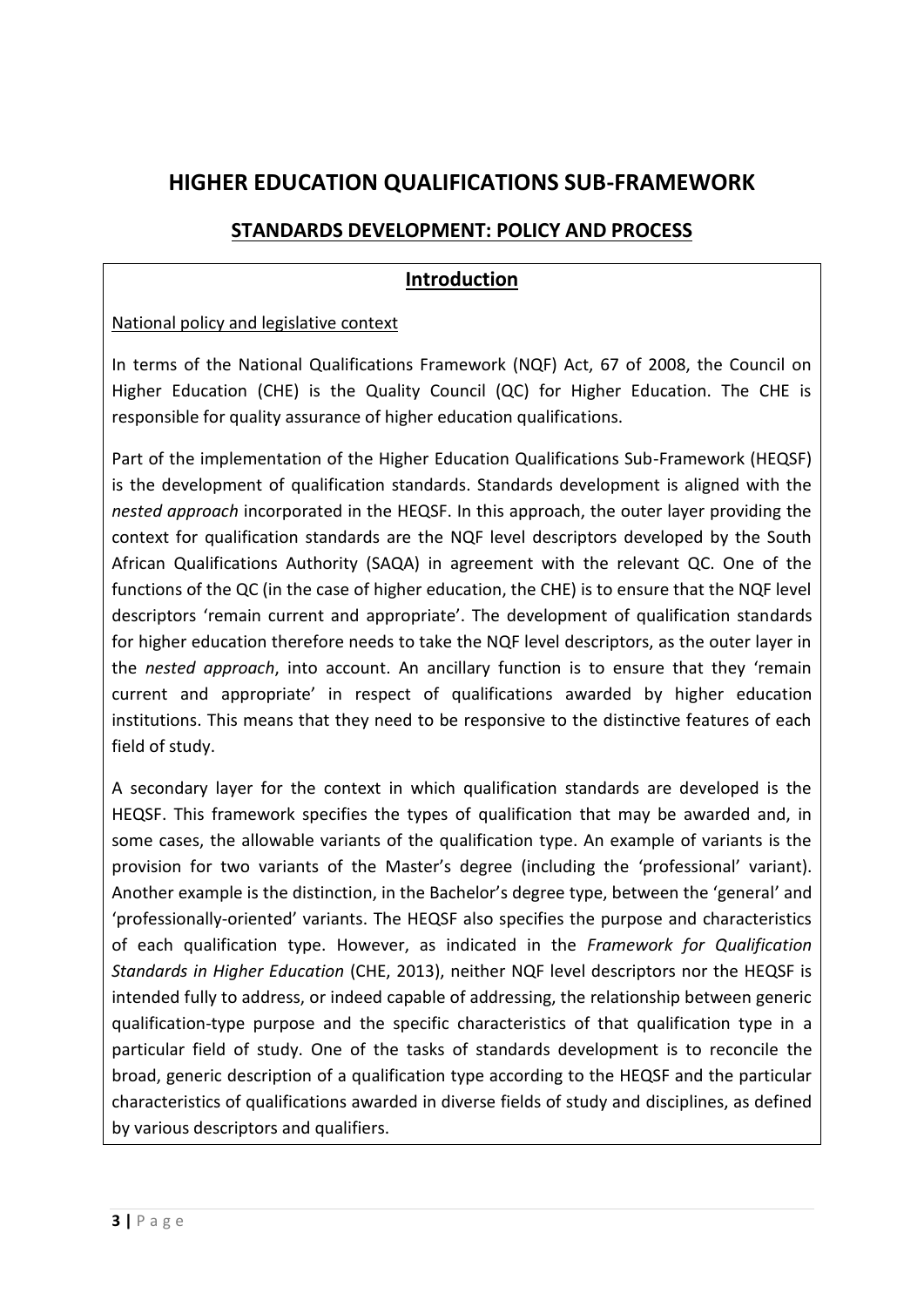#### Framework for standards development

Development of qualification standards is guided by the principles, protocols and methodology outlined in the *Framework*, approved by the Council in March 2013. The focus of a standards statement is the relationship between the purpose of the qualification, the attributes of a graduate that manifest the purpose, and the contexts and conditions for assessment of those attributes. A standard establishes a threshold. However, on the grounds that a standard also plays a developmental role, the statement may include, as appropriate, elaboration of terms specific to the statement, guidelines for achievement of the graduate attributes, and recommendations for above-threshold practice.

A qualification standard is a statement that indicates how the purpose of the qualification, and the level on the NQF at which it is awarded, are represented in the learning domains, assessment contexts, and graduate attributes that are typical for the award of the qualification. Qualification standards are not the same, in either scope or effect, as other modalities used for the establishment of standards in higher education, for example, resource allocation standards, teaching and learning standards, or standards used for the grading of individual students. Matters such as actual curriculum design, tuition standards and standards for resource allocation for a programme are the responsibility of the institution awarding the qualification. Nor does the standard prescribe the duration of study for the qualification. It establishes the level on the NQF on which it is awarded, and confirms the minimum number of credits as set by the HEQSF. The standard relates to all programmes leading to the qualification, irrespective of the mode of delivery, the curriculum structure, and whether or not a prior qualification at a lower or the same level on the NQF is a prerequisite.

#### The process of development

The CHE is engaged in a pilot study, involving a selection of qualification types, offered in various fields of study. The aim of the study is to explore the extent to which the principles, procedures, content and methodology of standards development meet the requirements of all relevant parties: the institutions awarding the qualifications, the CHE as quality assurer of the qualifications, the graduates of those qualifications, and their prospective employers.

The drafting of this standards statement is the work of a group of academic experts in the field of study, convened by the CHE. They were invited after consultation with the South African Law Deans Association (SALDA). Members of the Standards Development Working Group participate in their individual capacity, not as representatives of any institutions or organisations. Members of the Group are listed in Annexure B.

The Group met on a number of occasions during the period 2013-15, and the standard statement has been through a number of iterations and revisions. In late 2014 a draft version was presented at regional meetings, to which all higher education institutions and, by invitation, the Law Society of South Africa and its affiliates, and the General Bar Council of South Africa, were invited. The working group has taken into account comments and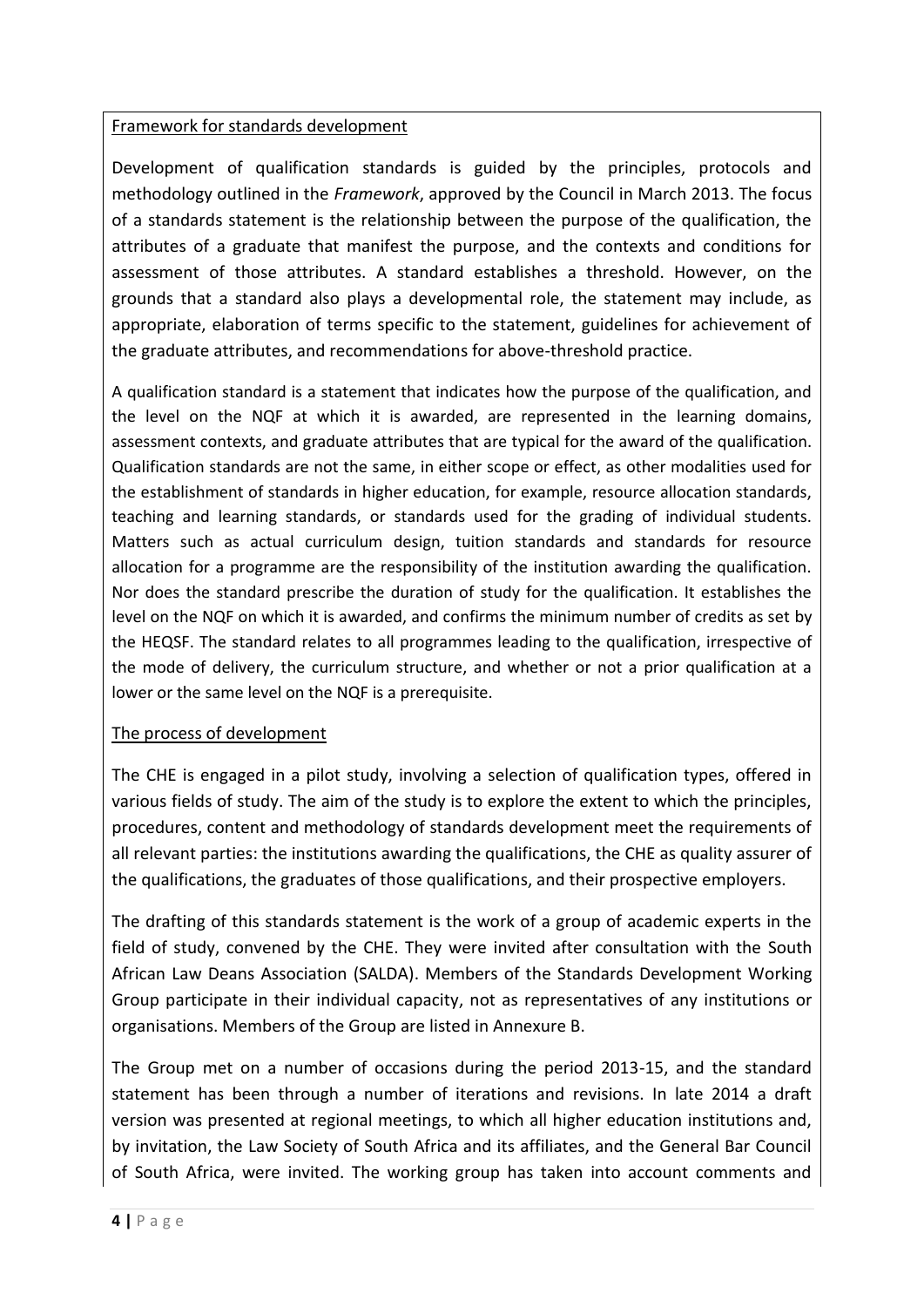recommendations from those meetings, as well as from written submissions received subsequently. The standard, therefore, is cognisant of both academic and professional interests. It has been endorsed, in revised form, by the Group. It has also been sent to higher education institutions offering the qualification, for comment. All comments submitted have endorsed the statement.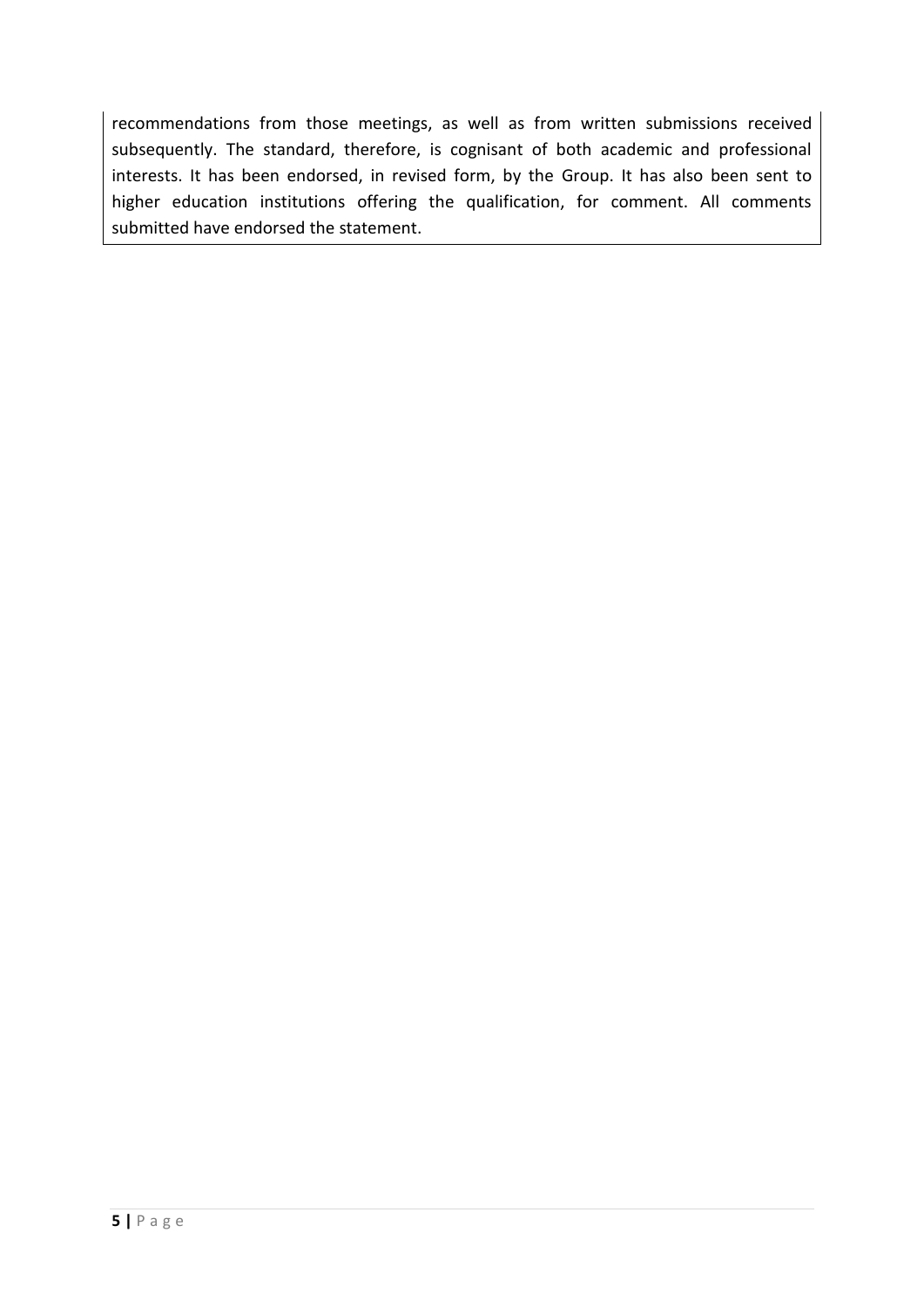#### **QUALIFICATION TITLE**

## **Bachelor of Laws**

#### **QUALIFICATION TYPE AND VARIANT**

## **Bachelor's degree** *(Professional)*

#### **BACHELOR'S DEGREE (PROFESSIONAL): GENERAL CHARACTERISITCS**

There are two types of Bachelor's Degrees, namely general and professionally-oriented Bachelor's Degrees. Both types of degree may be structured as a 360-credit qualification with an exit at level 7 or as a 480-credit qualification with an exit at level 8 on the National Qualifications Framework….The 480-credit Bachelor's Degree at NQF level 8 has both a higher volume of learning and a greater cognitive demand than the 360-credit degree at level 7 and should prepare students to be able to undertake Master's level study by providing them with research capacity in the methodology and research techniques of the discipline.

The primary purpose of both the general and the professional Bachelor's Degree is to provide a well-rounded, broad education that equips graduates with the knowledge base, theory and methodology of disciplines and fields of study, and to enable them to demonstrate initiative and responsibility in an academic or professional context. Both the 360- and 480-credit Bachelor's Degrees may require students to undertake research in a manner that is appropriate to the discipline or field of study in order to prepare them for postgraduate study.

The professional Bachelor's Degree prepares students for professional training, postgraduate studies or professional practice in a wide range of careers. Therefore it emphasises general principles and theory in conjunction with procedural knowledge in order to provide students with a thorough grounding in the knowledge, theory, principles and skills of the profession or career concerned and the ability to apply these to professional or career contexts. The degree programme may contain a component of work-integrated learning.

(The Higher Education Qualifications Sub-Framework, CHE, 2013)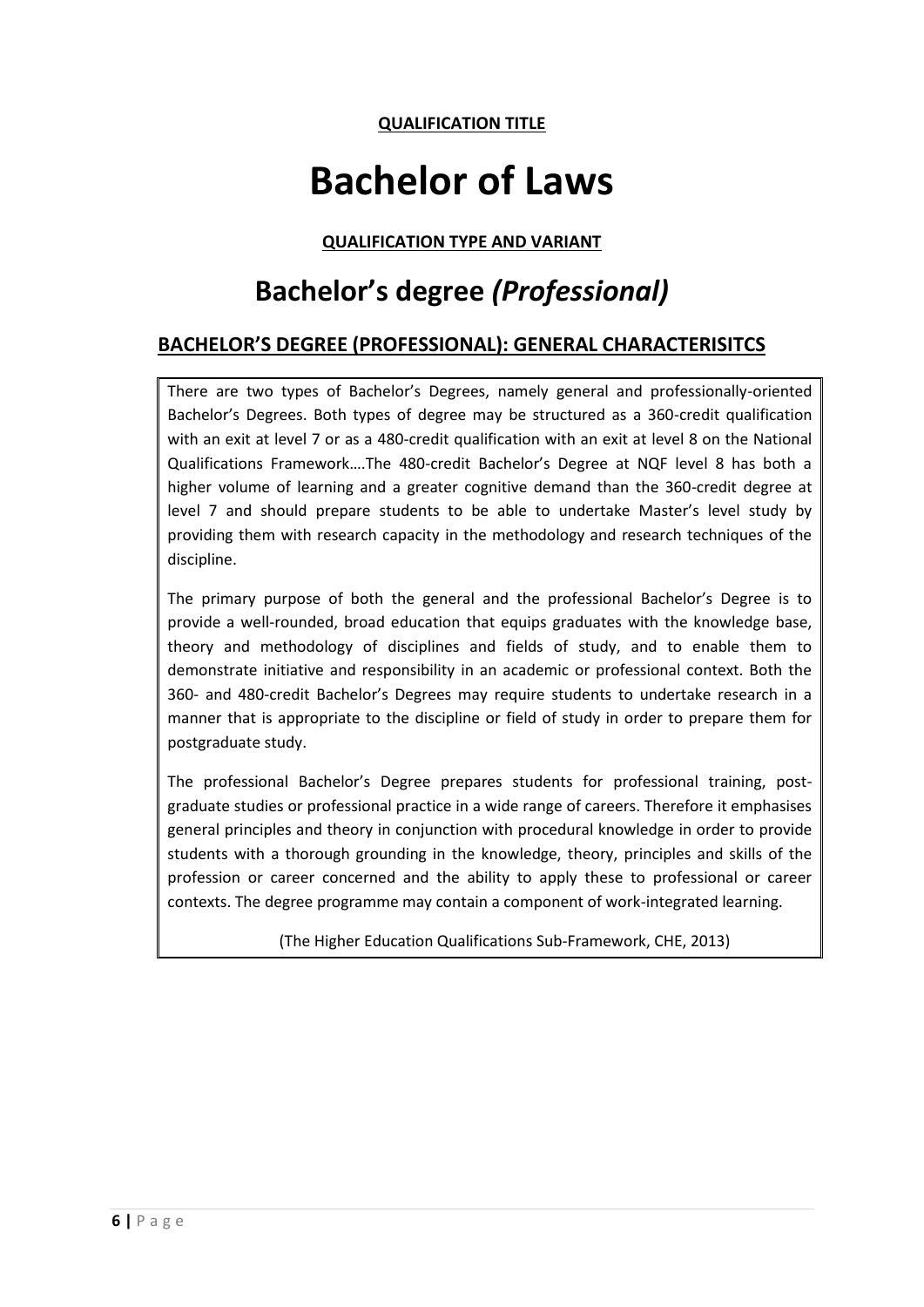## **STANDARD FOR BACHELOR OF LAWS (LLB)<sup>1</sup>**

#### **PREAMBLE**

In light of South Africa's history and the material conditions of her people, law is fundamental to the consolidation of the constitutional democratic project. Law has played a critical role in the country's transition to democracy and remains key to entrenching and consolidating the constitutional democratic project. The interstitial manner in which law operates means that it is fundamental to the infrastructure of nation building. Law is central to creating a cohesive and successful society, it plays a significant role in facilitating economic development and most importantly, it is pivotal to entrenching the ethos and values of the country's constitutional democracy. "There is only one system of law. It is shaped by the Constitution which is the supreme law and all law, including the common law [and customary law], derives its force from the Constitution and is subject to constitutional control."<sup>2</sup>

The South African constitution is transformative in nature. "Our constitutional democracy seeks to transform our legal system. Its foundational values of human dignity, the achievement of equality and the advancement of human rights and freedoms, introduce a new ethos that should permeate our legal system."<sup>3</sup> Therefore, legal education cannot be divorced from transformative constitutionalism.<sup>4</sup> "It is when adherence to the word is taken too far, when the upholding of a law obscures or ignores that law exists to try, however difficult, to ensure justice, that formalism becomes dangerous. It is this type of conservative or formalist approach to law that is inconsistent with a transformative Constitution. At the heart of a transformative Constitution is a commitment to substantive reasoning, to examining the underlying principles that inform laws themselves and judicial reaction to those laws".<sup>5</sup>

These sentiments are unachievable without appropriate legal education as the foundation to foster the ideals of transformative constitutionalism. Legal education as a public good should be responsive to the needs of the economy, the legal profession and broader society. It must produce skilled graduates who are critical thinkers and enlightened citizens with a profound understanding of the impact of the Constitution on the development of the law, and advancing the course of social justice in South Africa. Moreover, the law graduate must be equipped to discharge his or her social and professional duties ethically and efficaciously . Therefore, higher education must also be responsive to globalisation and the ever evolving information-technology.

<sup>5</sup> P Langa. "Transformative Consitutionalism" (2006) 17 Stell LR 351 at 357.

 $1$  Henceforth referred to as the "LLB".

<sup>2</sup> *Pharmaceutical Manufacturers Association of SA and Another in re Ex Parte President of the Republic of South Africa and Others* 2000 (2) SA 674 (CC) [44].

<sup>&</sup>lt;sup>3</sup> Director of Public Prosecutions, Transvaal v Minister of Justice and Constitutional Development, and Others 2009 (4) SA 222 (CC).

<sup>&</sup>lt;sup>4</sup> Karl Klare has defined "transformative constitutionalism" under the South African Constitution as "a long-term project of constitutional enactment, interpretation, and enforcement committed (not in isolation, of course, but in a historical context of conducive political developments) to transforming a country's political and social institutions and power relationships in a democratic, participatory, and egalitarian direction. Transformative constitutionalism connotes an enterprise of inducing large-scale social change through nonviolent political processes grounded in law." K Klare "Legal Culture and Transformative Constitutionalism" (1998) 14 *South African Journal on Human Rights* 146 at 150.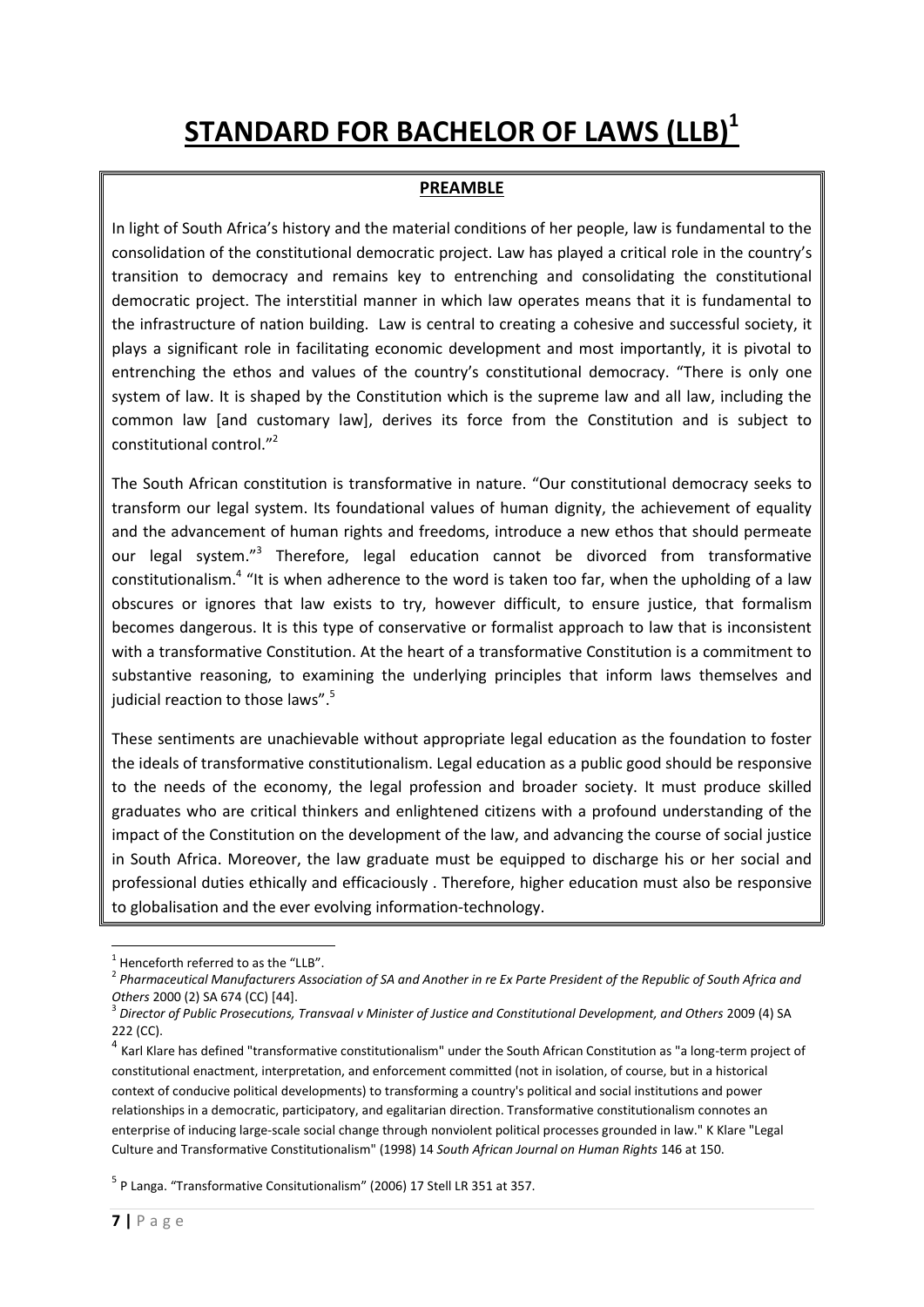## **PURPOSE**

The LLB degree prepares students for entry into legal practice, into a wide range of other careers which require the application of law, and for post-graduate studies in law.

The purpose of the LLB is to offer a broad education that develops well-rounded graduates with –

- $\triangleright$  a knowledge and appreciation of the values and principles enshrined in the Constitution;
- $\triangleright$  a critical understanding of theories, concepts, principles, ethics, perspectives, methodologies and procedures of the discipline of law;
- $\triangleright$  ability to apply the above appropriately to academic, professional and career contexts; and
- $\triangleright$  capacity to be accountable and take responsibility in academic, professional, and relevant societal contexts.

## **NQF LEVEL AND CREDITS**

The exit level of the qualification is **NQF level 8**. The minimum number of credits allocated to the qualification is 480 credits if awarded as a self-standing qualification, or 240 credits if awarded as a follow-up to a first general bachelor's degree.

## **STANDARD FOR THE AWARD OF THE QUALIFICATION**

*The qualification may be awarded when the qualification standard has been met or exceeded.* The *purpose* and *level* of the qualification will have been achieved when the following attributes are evident.

#### **Knowledge**

The graduate has a comprehensive and sound knowledge and understanding of the South African Constitution and basic areas<sup>6</sup> or fields of law. This relates to the body of South African law and the South African legal system, its values and historical background. Basic areas must include:-

(a) aspects of private, public, mercantile and formal law;

 $<sup>6</sup>$  'Basic areas or fields of law' are informed by the second-order categories of the Classification of Educational</sup> Subject Matter (CESM 12).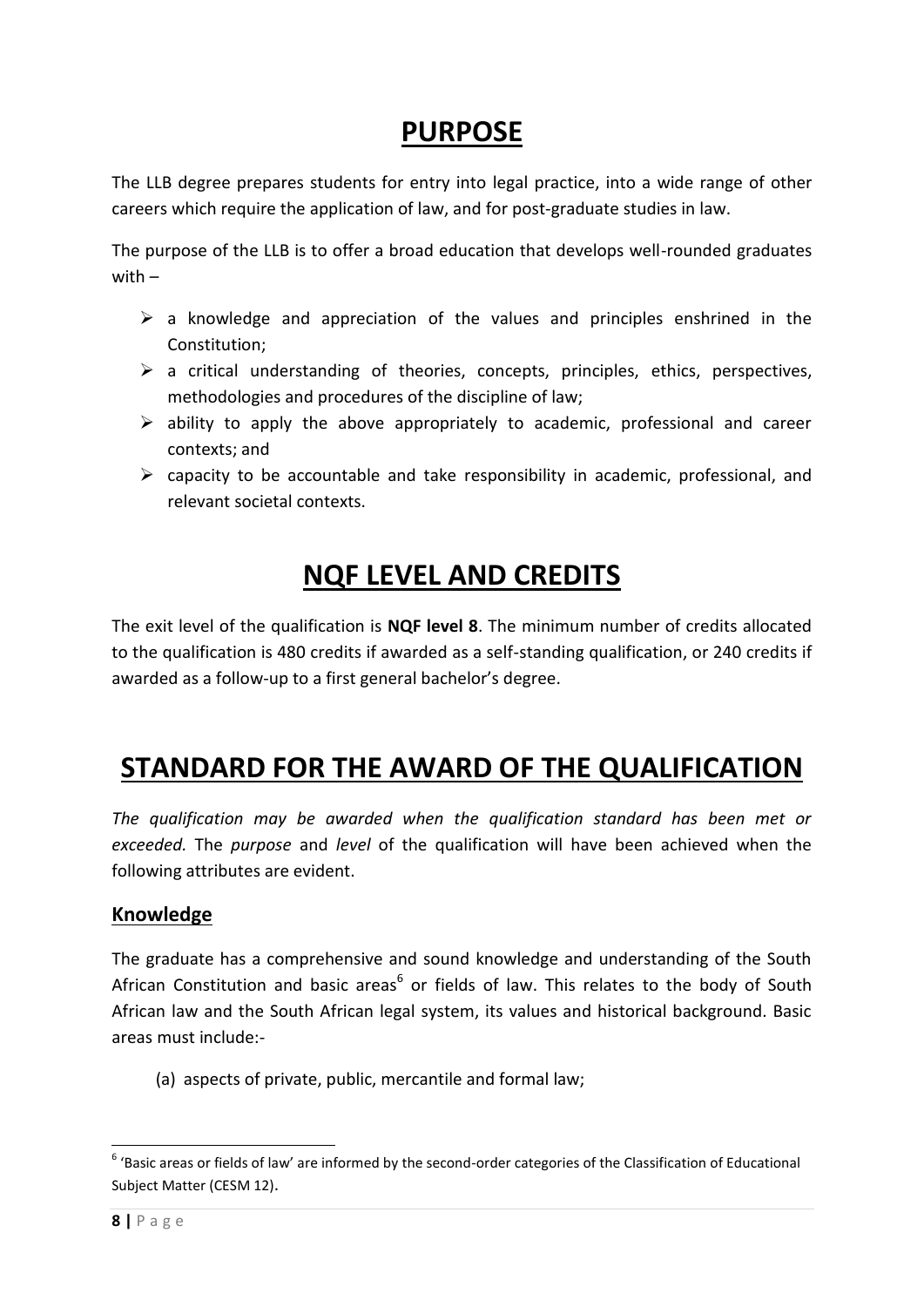- (b) international and comparative aspects of law, perspectives on law and the legal profession; and
- (c) the dynamic nature of law and its relationship with relevant contexts such as political, economic, commercial, social and cultural contexts.

The graduate also has:

- (d) some knowledge<sup>7</sup> of a discipline other than law; and
- (e) advanced knowledge of select area(s) of the law or specialisation in one or more area(s) of the law<sup>8</sup>or in clinical legal education.

#### **Skills**

#### **1. Critical thinking skills**

The graduate is able to:

(a) recognise and reflect on the role and place of law in South African society and beyond;

(b) analyse a text and/or scenario to find the key issues, i.e., distinguish between relevant and irrelevant information and distinguish between legal and non-legal issues;

(c) address the issues presented in a text or scenario and generate appropriate responses to the legal issues contained in a text and/or scenario;

(d) make critical judgments on the merits of particular arguments and make and present reasoned choices between alternative solutions;

(e) analyse, synthesise, judge critically and evaluate problems and situations; and

(f) demonstrate familiarity with legal discourse – knowledge of the conventions (and terminology) of legal discourse and the ability to use them appropriately.

#### **2. Research skills**

In theoretical and applied research-based contexts, the graduate is able to:

(a) find, select, organise, use, analyse, synthesise and evaluate a variety of relevant information sources;

(b) determine the relative authority of relevant information sources;

 7 "Some knowledge of a discipline other than law" is explained in Guideline no. 1 below.

<sup>&</sup>lt;sup>8</sup> "Select areas" refers to fields already covered and where in-depth study is required. "Specialisation" refers to niche areas of law. See Guideline no. 2 below.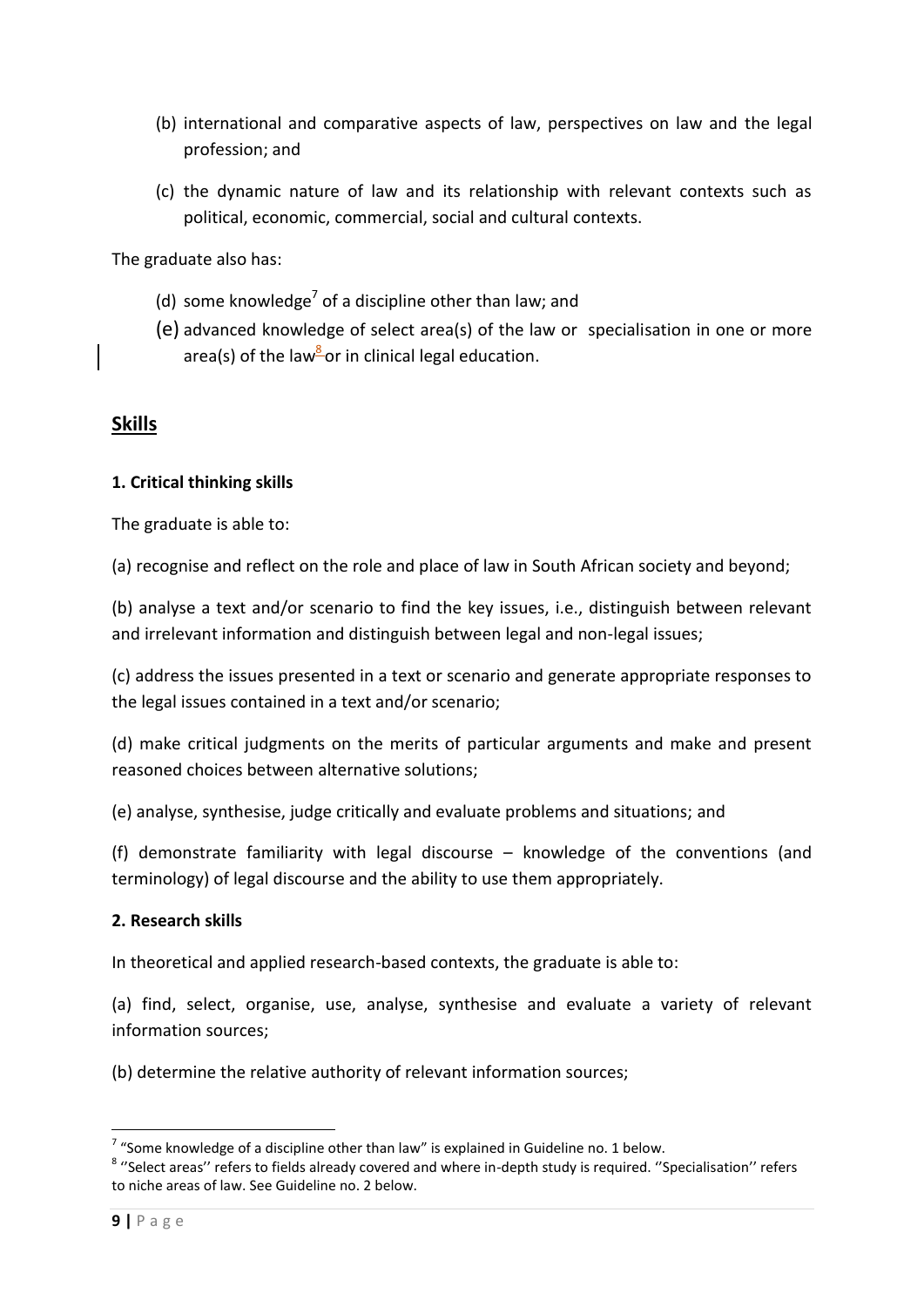(c) read, interpret and summarise information sources;

(d) present and make a reasoned choice between alternative solutions;

(e) use techniques of legal reasoning, methodology and argumentation to reach a plausible conclusion;

(f) use appropriate referencing style guidelines; and

(g) demonstrate academic integrity in research.

#### **Applied competence**

#### 1. **Ethics and integrity**

The graduate has knowledge of relevant ethical considerations in law and is able to conduct her/himself ethically and with integrity in her/his relations within the university and beyond, with clients, the courts, other lawyers and members of the public.

#### 2. **Communication skills and literacy**

The graduate is proficient $^9$  in reading, writing, comprehension and speaking in a professional capacity, to specialist and non-specialist alike, and is therefore able to:

(a) communicate effectively by choosing appropriate means of communication for a variety of contexts;

(b) demonstrate effective oral, written, listening and non-verbal communication skills;

(c) apply communication skills to situations and genres relevant to professional practice; and

(c) engage with diverse audiences as identified by culture, language<sup>10</sup> and gender.

#### 3. **Numeracy**

The graduate is able to perform basic numeracy tasks related to the fields of law.

#### **4. Information technology**

The graduate is able to:

(a) access information efficiently and effectively; and

(b) use technology as a tool to research, organise, evaluate and communicate information.

<sup>&</sup>lt;sup>9</sup> See Guideline no. 3 below.

<sup>10</sup> See Guideline no. 4 below.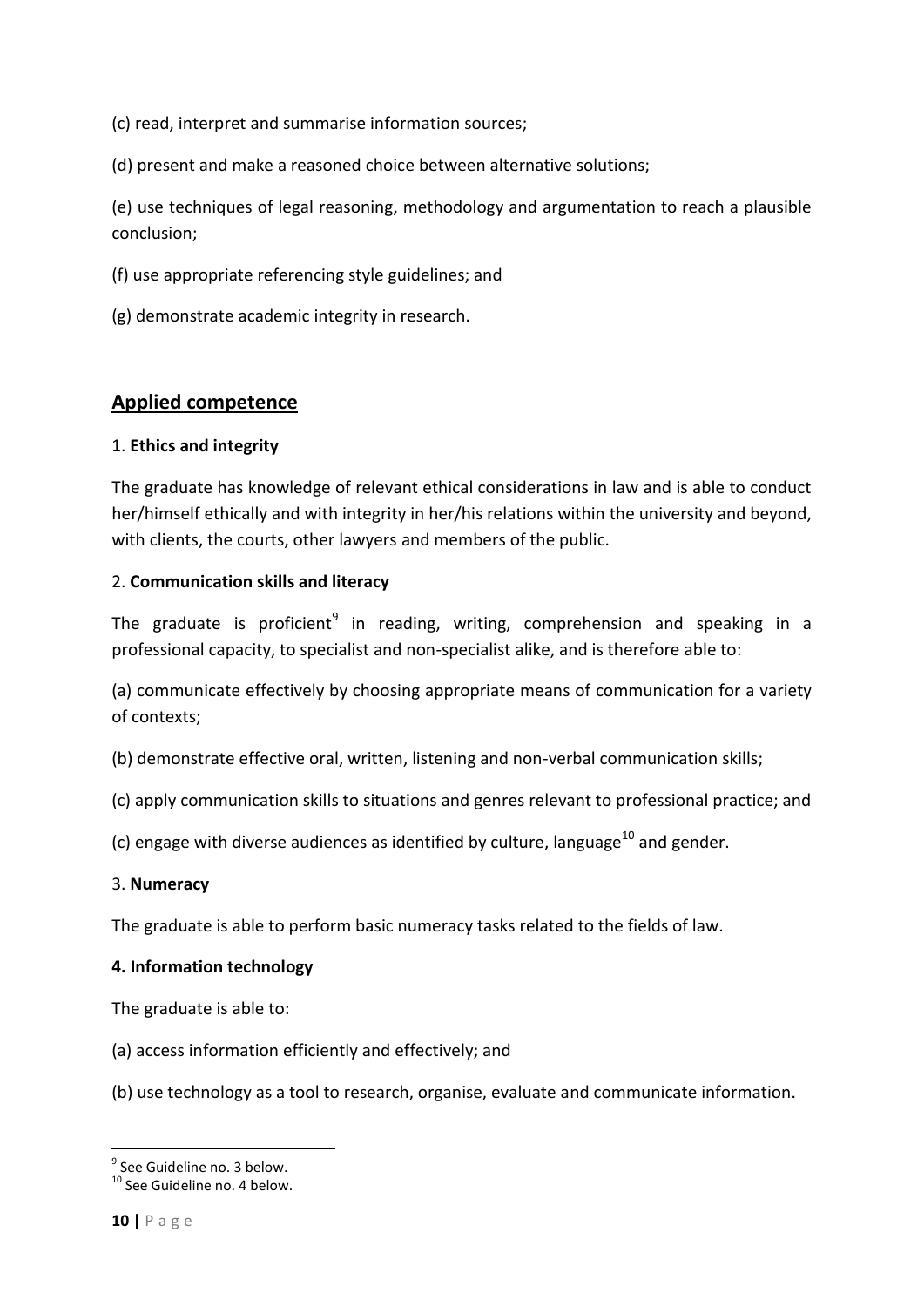#### 5. **Problem solving**

The graduate is able to identify and define the relevant issues in legal problems; identify and select the most relevant sources and research methods (including electronic databases) likely to assist in solving such legal problems and generate reasoned solutions.

#### 6. **Self-management and collaboration**

The graduate is able to:

(a) function effectively in independent and collaborative settings;

(b) make meaningful contributions to work efforts in a group context, including problem solving;

(c) address a particular aspect of a problem or project and integrate her/his own efforts into a collaborative effort; and

(d) critically reflect on and assess her/his own work and critique the work of others in a reasoned and formative manner.

#### 7. **Transfer of acquired knowledge**

The graduate is able to:

- (a) apply knowledge to different, new and unfamiliar fields of law;
- (b) deal with the development of the law on a continuous basis<sup>11</sup>; and
- (c) transfer legal knowledge to others.<sup>12</sup>

#### 8. **Agency, accountability and service to the community**

The graduate is able to recognize, reflect and apply social justice imperatives:

- (a) acknowledging the capacity, agency and accountability of the legal practitioner in shaping and transforming the legal system, promote social justice goals of fairness, legitimacy, efficacy and equity in the legal system; and
- (b) understand the professional responsibilities of the legal practitioner in service to the community.

<sup>&</sup>lt;sup>11</sup> See Guideline no. 5 below.

<sup>&</sup>lt;sup>12</sup> See Guideline no. 6 below.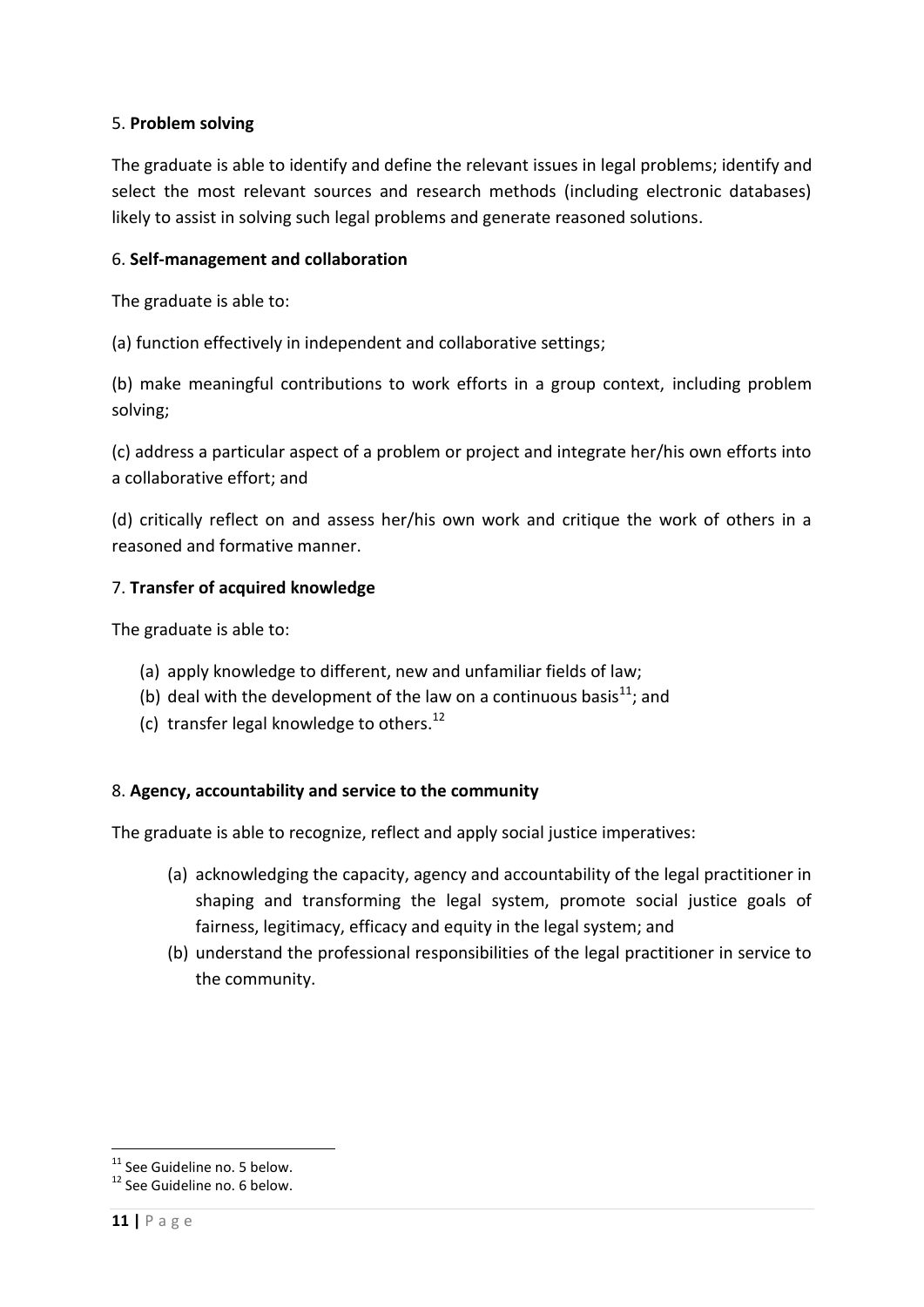## **CONTEXTS AND CONDITIONS FOR ASSESSMENT**

Appropriate assessment of graduate attributes is informed by the following assumptions.

- 1. A variety of assessment methods and types, including summative and formative assessment, is used.<sup>13</sup> Assessment opportunities occur regularly throughout the course of study.
- 2. Students engage in some independent research that is assessed.
- 3. Assessment includes authentic problem-solving either in real life work contexts or simulated teaching and learning activities by staff appropriately qualified to effect meaningful assessment.<sup>14</sup>
- 4. Adequate teaching and learning and physical resources are available to implement effective assessment activities, which, in order to achieve the particular purpose of the qualification, include:
	- a. an adequate student: staff ratio $^{15}$ ;
	- b. adequate access to resources such as library and e-resources in order to meet the problem-solving and research attributes of the qualification.
- 5. IT resources are available to enable graduates to achieve the purposes of the qualification.
- 6. Regular and constructive feedback is given to enable graduates to achieve the problem-solving, research, literacy and communication skills for the attainment of the qualification.

### **PROGRESSION**

A Bachelor's Degree is the minimum entry requirement for admission to a Bachelor Honours Degree or Postgraduate Diploma. A level 8 Bachelor's Degree with 480 credits may also meet the minimum requirement for admission to a cognate Master's Degree. Entry into these qualifications is usually in the area of specialisation or in the discipline taken as a major in the Bachelor's Degree.

(Higher Education Qualifications Sub-Framework)

**<sup>.</sup>** <sup>13</sup> See Guideline no. 7.

<sup>&</sup>lt;sup>14</sup> See Guideline no. 8.

<sup>15</sup> See Guideline no. 9.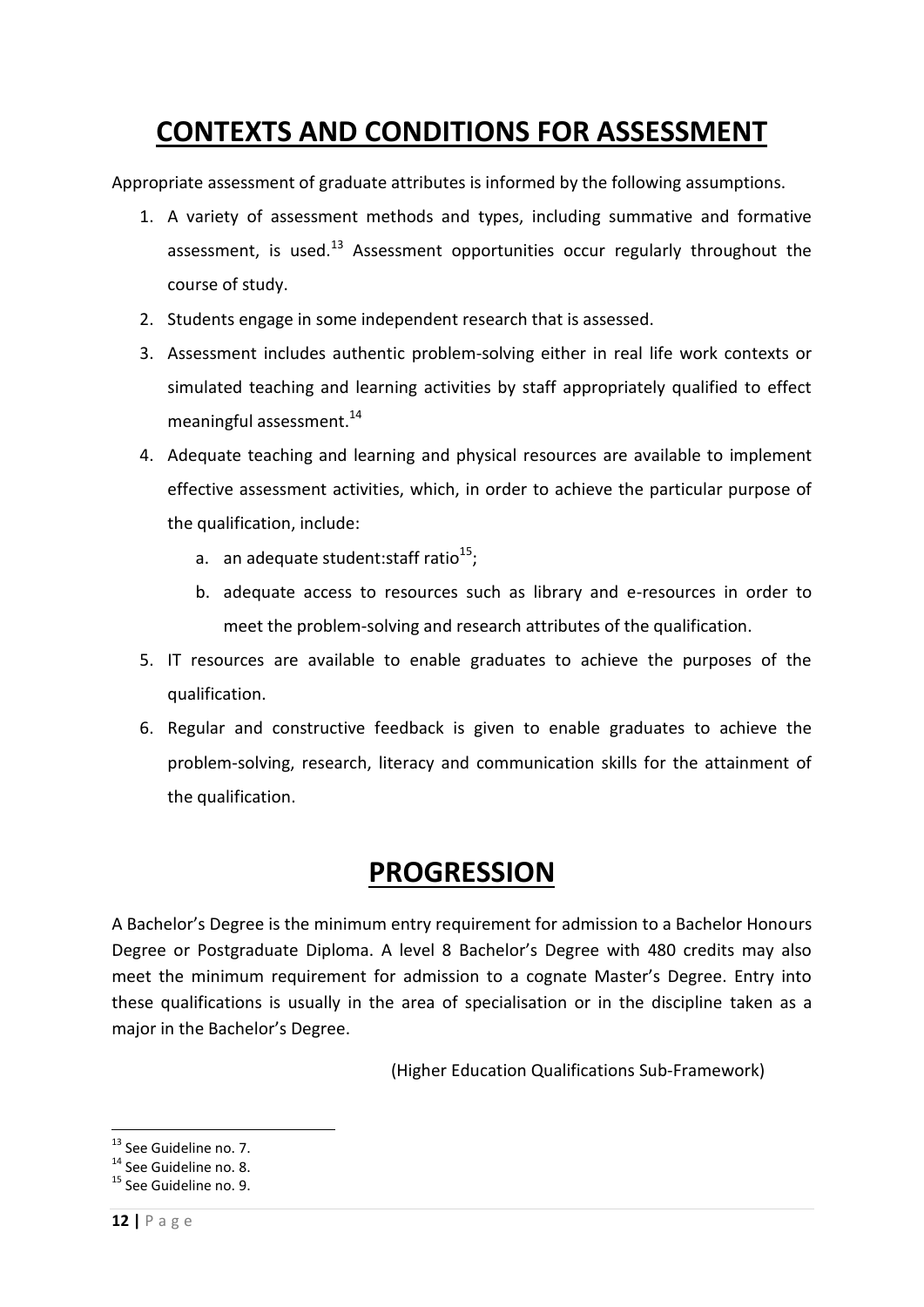## **GUIDELINES**

#### **1. 'Some knowledge of a discipline other than law'**

The qualification is premised on the notion of a broad societal context. The study of 'a discipline other than law' provides the graduate with a satellite disciplinary knowledge base and methodology which can enhance appreciation and understanding of 'the dynamic nature of law and its relationship with relevant contexts such as political, economic, commercial, social and cultural contexts.' This broad contextual scope allows for a wide range of disciplines beyond law. 'Some knowledge' implies sufficient breadth and depth to provide understanding of a coherent range of fundamental concepts in the discipline and competence to perform basic tasks involving relevant knowledge and skills.

#### **2. 'Advanced knowledge of select area(s) of the law or specialisation in one or more area(s) of the law '**

- (a) 'Select area(s) of the law' refers to a field or fields already covered in the preceding curriculum, but in which further study is pursued. Examples could be a module in advanced constitutional law following a first module in constitutional law or a module in specific delicts following a first module in delict.
- (b) 'Specialisation in one or more area(s) of the law' refers to a study of a niche area or areas not distinctly covered in the preceding curriculum. Examples could be modules in environmental law, sports law or public procurement law.

#### **3. 'Proficiency'**

To be proficient in something is to show ability or skill at it. Abilities or skills in the context of the LLB are developed by regularly exposing law students to problem-solving and research problems and by expecting them to produce well-written, coherent answers or research reports. Language proficiency would include formal and substantive components. The formal component would include aspects such as style (consistency, e.g., use of italics for case names, consistent bibliography (alphabetical, complete), subdivision for primary sources (legislation, case law) and secondary sources (books, journal articles, etc.)), language (grammar, appropriate word choice), and appropriate diction. The substantive component would include aspects such as topic (relevance, clarity, precision), scope of the research undertaken (comprehensive, most important sources consulted), systematic and clearly structured treatment of the topic, logic and persuasiveness of arguments, and correct use of authority.

Proficiency in speaking would ordinarily be assessed in a moot court, or debating setting, or in the oral presentation or defence of a research project. Proficiency in this context would include aspects such as providing a clear and concise description of the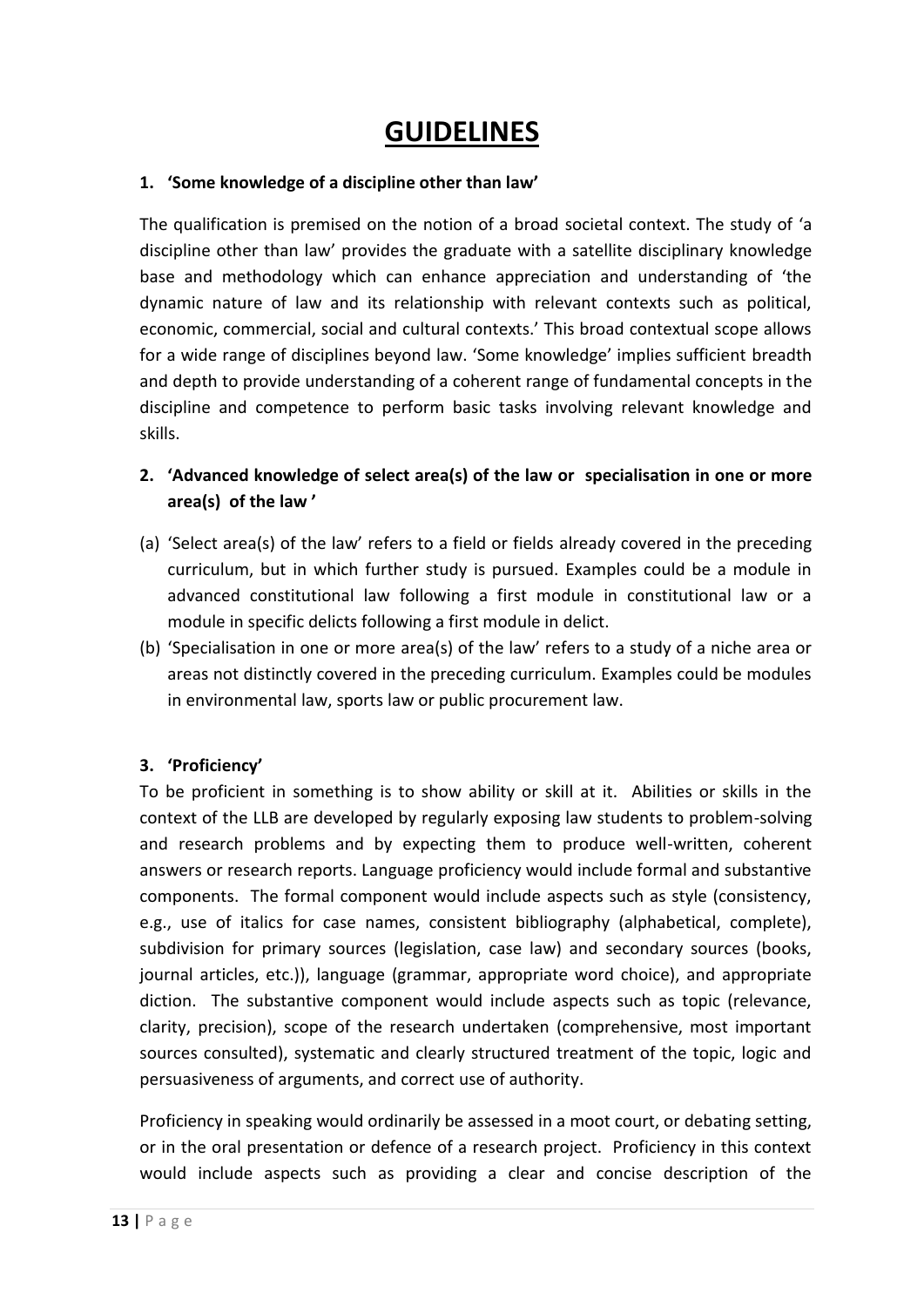anticipated presentation, effectively responding to any questions posed, demonstrating a clear understanding of trial/debate procedures, presentation containing elements of spontaneity not based entirely on a prepared text, organised and well-reasoned presentation, setting out the most important facts and most important legal principles, and applying the legal principles to the facts of the case.

#### **4. 'Language'**

South Africa is a multilingual society with eleven official languages. The use and development of these languages are protected and promoted in the Constitution.

Language is the most important tool of a lawyer. In all instances a lawyer must be able to find and understand the sources of the law before s/he can convey her/his message to her/his clients, opponents and the court. The same applies to the person sitting on the bench in court as a result of the underlying guidelines contained in section 174 of the Constitution. This implies sensitivity to the language(s) of all concerned parties.

Sources of South African law, especially when one works and researches in private law, are written in Latin, Dutch, Afrikaans and English and if comparative work is to be done, German, Dutch and French law often provide insights since they are comparable systems of law. The commercial world in South Africa is dominated by English and a student wishing to embark on a career in the business and commercial world especially in the urban areas of the country would have to be proficient in English. In the more rural parts of the country, law is practised in Zulu, Xhosa, Afrikaans and the other indigenous languages. International trade takes place in a number of foreign languages.

Graduates should thus be able to acknowledge and appreciate linguistic diversity, and programmes leading to the LLB ought to take this need into account, in order to prepare graduates to practice law competently in a context of such diversity.

#### **5. 'Continuous basis'**

Graduates have the requisite knowledge-base and skills to be able keep up to date continuously with the ever changing body of substantive law, including new precedentsetting judgments, amendments to legislation and new legislation. Life-long learning is a pursuit that is essential for every law graduate to maintain throughout their careers.

#### **6. 'Transfer legal knowledge to others'**

The graduate is able to apply knowledge to different, new and unfamiliar fields of law. For example, in new fields such as IT law or energy law, the graduate will apply existing legal principles to these new fields as they develop. Sometimes the graduate first needs to understand how the common law developed and apply new legislation, read with the common law, to these new or unfamiliar fields.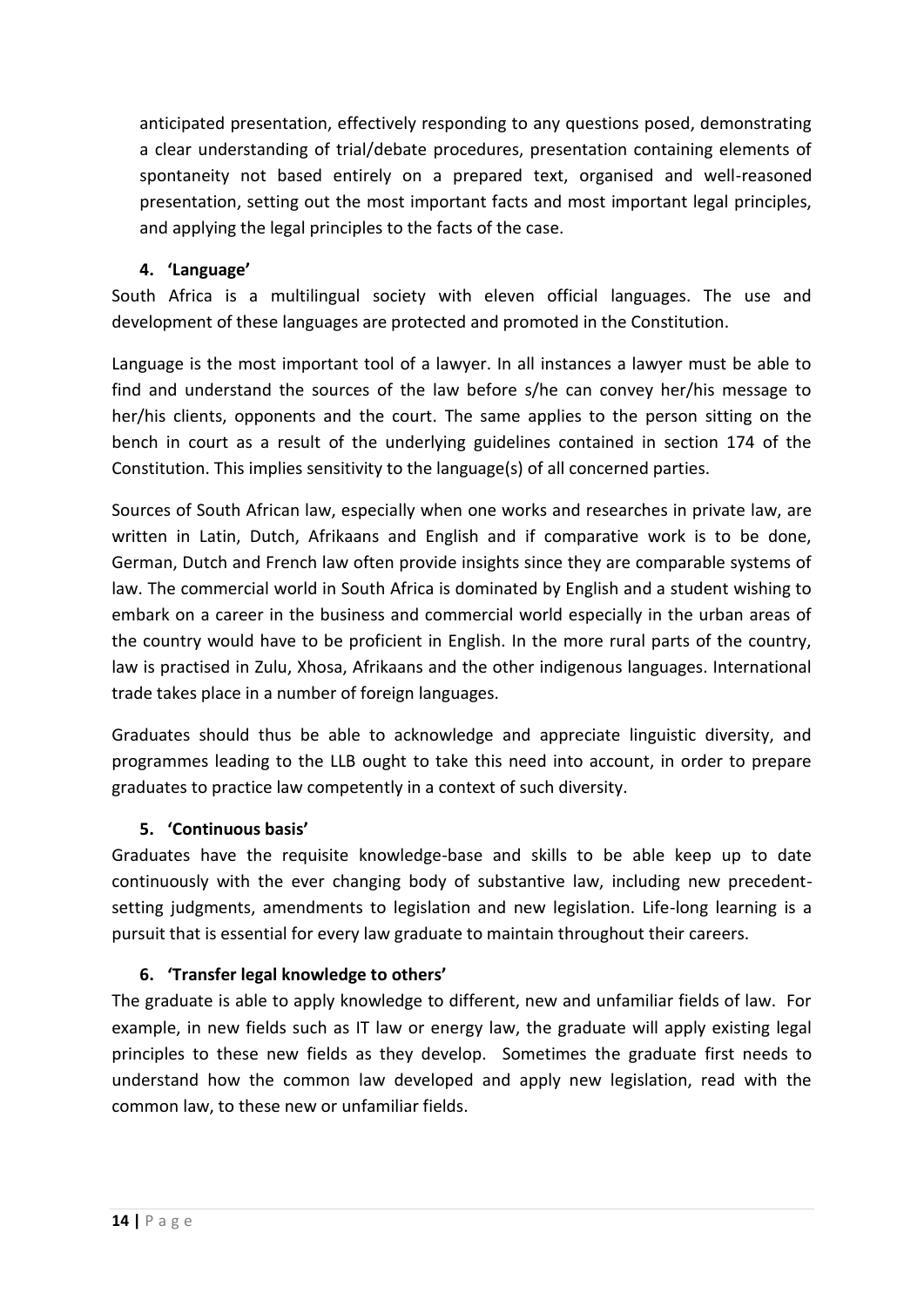The graduate is also able to understand and explain the law to lay persons, to colleagues, clients and members of the public, including community members who have had very little exposure to the law.

#### **7. Examples of assessment methods or types**

The standard does not prescribe assessment methods or types. The following are provided as examples: written and oral assignments, tutorials, collaborative work, small group work through seminars, projects, case studies, portfolios, dissertations, directed research, presentations, independent study without supervision, moot courts, examinations and tests including short or long problem-solving questions, essays and/or multiple-choice questions, role plays, mock trials, client counselling exercises, reflective journals, observation of real work in live client clinics, work done in live client clinics appropriately supervised, observation of real or simulated legal tasks, and other compulsory and voluntary activities.

#### **8. 'Appropriately qualified to effect meaningful assessment'**

'Appropriately qualified to effect meaningful assessment' refers to the knowledge, skills and applied competence of the lecturer/assessor in assessment practices. It is acknowledged that most academics in South Africa are appointed on the basis of their knowledge and research expertise in a particular field or discipline and not necessarily for their knowledge about effective assessment practices. However, in order to be suitably qualified, lecturers/assessors should not only have relevant subject knowledge, but should also be knowledgeable and competent in student assessment.

#### **9. Student : Staff ratio:**

A specific student: staff ratio is not prescribed. However sufficient resources should be allocated to a programme leading to the LLB to enable assessment models consistent with the 'Contexts and Conditions for Assessment' as set out above and in Guideline number two, according to which law students receive regular and constructive feedback on comprehensive research-and problem-based assignments. The same principle applies to clinical legal education.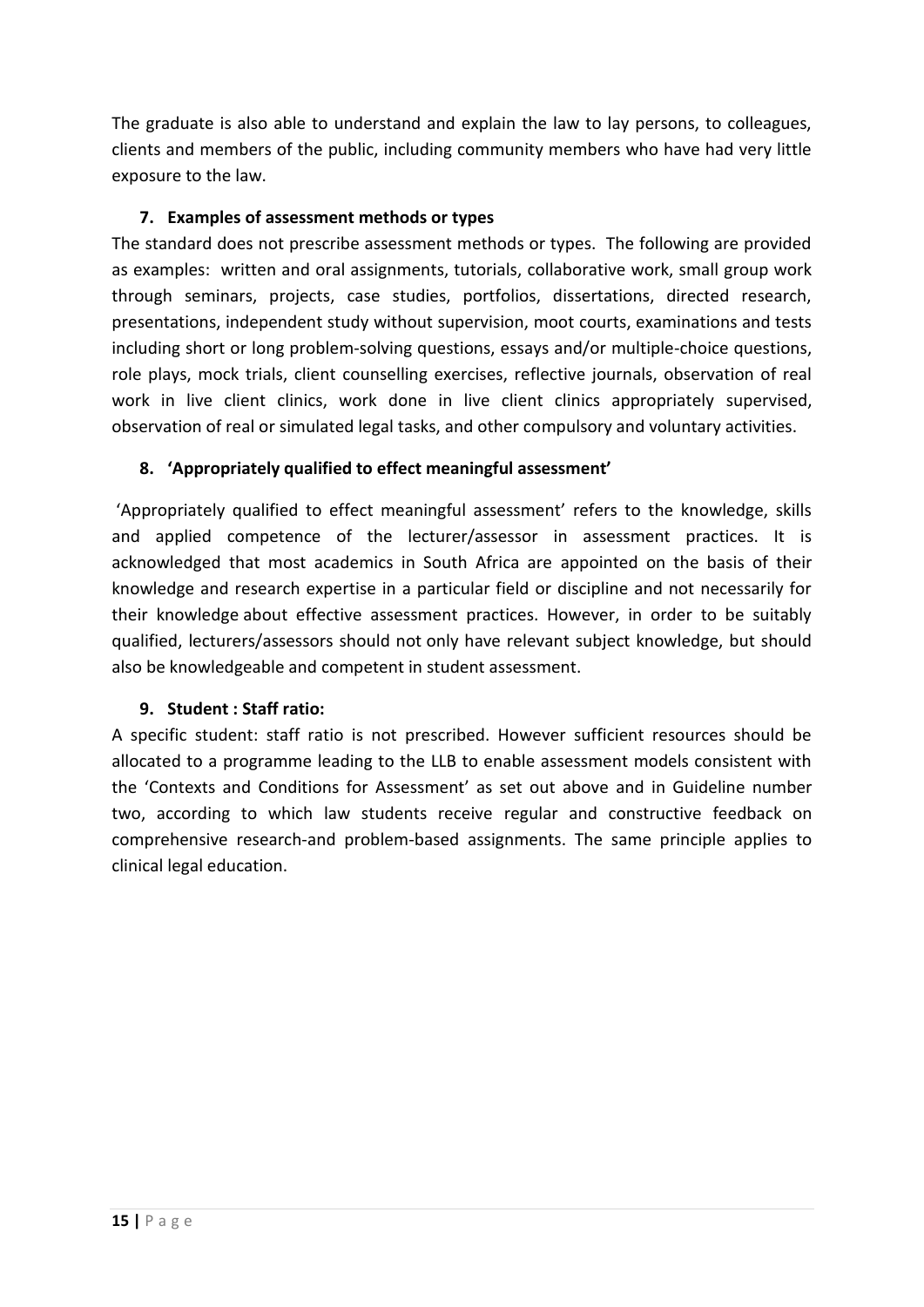#### **ANNEXURE A**

#### **NQF LEVEL DESCRIPTORS**

The qualification is awarded at **level 8** on the National Qualifications Framework (NQF) and therefore meets the following level descriptors:

a. Scope of knowledge, in respect of which a learner is able to demonstrate knowledge of and engagement in an area at the forefront of a field, discipline or practice; an understanding of the theories, research methodologies, methods and techniques relevant to the field, discipline or practice; and an understanding of how to apply such knowledge in a particular context.

b. Knowledge literacy, in respect of which a learner is able to demonstrate the ability to interrogate multiple sources of knowledge in an area of specialisation and to evaluate knowledge and processes of knowledge production.

c. Method and procedure, in respect of which a learner is able to demonstrate an understanding of the complexities and uncertainties of selecting, applying or transferring appropriate standard procedures, processes or techniques to unfamiliar problems in a specialised field, discipline or practice.

d. Problem solving, in respect of which a learner is able to demonstrate the ability to use a range of specialised skills to identify, analyse and address complex or abstract problems drawing systematically on the body of knowledge and methods appropriate to a field, discipline or practice.

e. Ethics and professional practice, in respect of which a learner is able to demonstrate the ability to identify and address ethical issues based on critical reflection on the suitability of different ethical value systems to specific contexts.

f. Accessing, processing and managing information, in respect of which a learner is able to demonstrate the ability to critically review information gathering, synthesis of data, evaluation and management processes in specialised contexts in order to develop creative responses to problems and issues.

g. Producing and communicating information, in respect of which a learner is able to demonstrate the ability to present and communicate academic, professional or occupational ideas and texts effectively to a range of audiences, offering creative insights, rigorous interpretations and solutions to problems and issues appropriate to the context.

h. Context and systems, in respect of which a learner is able to demonstrate the ability to operate effectively within a system, or manage a system based on an understanding of the roles and relationships between elements within the system.

i. Management of learning, in respect of which a learner is able to demonstrate the ability to apply, in a self-critical manner, learning strategies which effectively address his or her professional and ongoing learning needs and the professional and ongoing learning needs of others.

j. Accountability, in respect of which a learner is able to demonstrate the ability to take full responsibility for his or her work, decision-making and use of resources, and full accountability for the decisions and actions of others where appropriate.